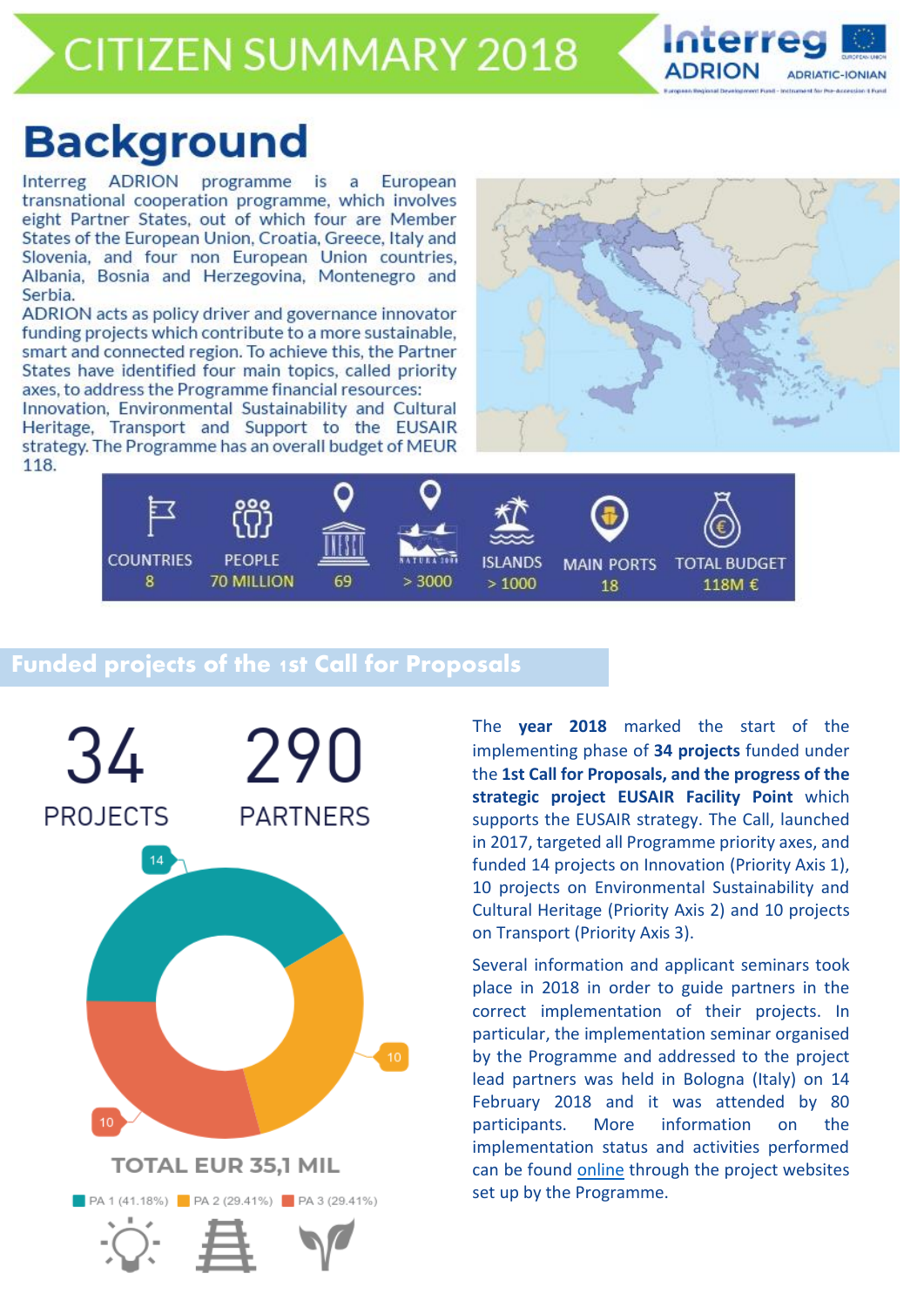On 26 March the Programme launched its 2nd Call for Proposals focussing on two specific objectives under Priority Axis 2 "Sustainable Region":

- specific objective 2.1 dedicated to the valorisation of natural and cultural heritage
- specific objective 2.2 dedicated to tackle environmental vulnerability and risks.

The Call was launched on 26 March through two main events held in **Tirana** and **Zagreb** as well as **Info Days** organized by National Contact Points in each Partner State. On 3rd July 2018, ADRION received **186 project proposals**. Italy showed the highest interest with overall 96 project proposals submitted as Lead Partner, followed by Greece with 50 applications, Slovenia with 24 and Croatia with 16 project proposals presented. The call involved more than thousand organisations from both public and private sector based in all the Partner States of the Programme. Among all the applicants, the biggest share of the participants consists of public institutions, among which local public authorities and higher education and research institutes are the most represented type of organisations. Regional authorities have also applied significantly. On the other hand, approximately one third of the applicants comes from the private sector which includes mainly SMEs, associations and NGOs, enterprises and business support organisations. The overall call budget is of ca. MEUR 34,3, out of which MEUR 29,2 ERDF fund and MEUR 5,1 of IPA II fund. The total requests received by the applicants exceeds largely the funds at Programme disposal, as the overall financial requests reached MEUR 312.304.876,79, nine times higher the available resources.

#### **EVENTS PROMOTING THE 2ND CALL FOR PROPOSALS :**



## **ADRION outreach events**

![](_page_1_Picture_8.jpeg)

On **23 May 2018**, the Programme organized its first **Annual Event in Catania (Italy).** The event, called "A view ahead together" was attended by 100 participants from the whole Adriatic and Ionian region and beyond. The initiative represented an opportunity to strengthen synergies with the EUSAIR strategy whose forum was held back to back with the ADRION annual event as well as to present the first results of the Programme. Moreover, the event officially started the discussion on the future of European Territorial Cooperation through a dedicated involvement of MC members and representatives of the European Commission. Members of the European Parliament also provided their support through video messages.